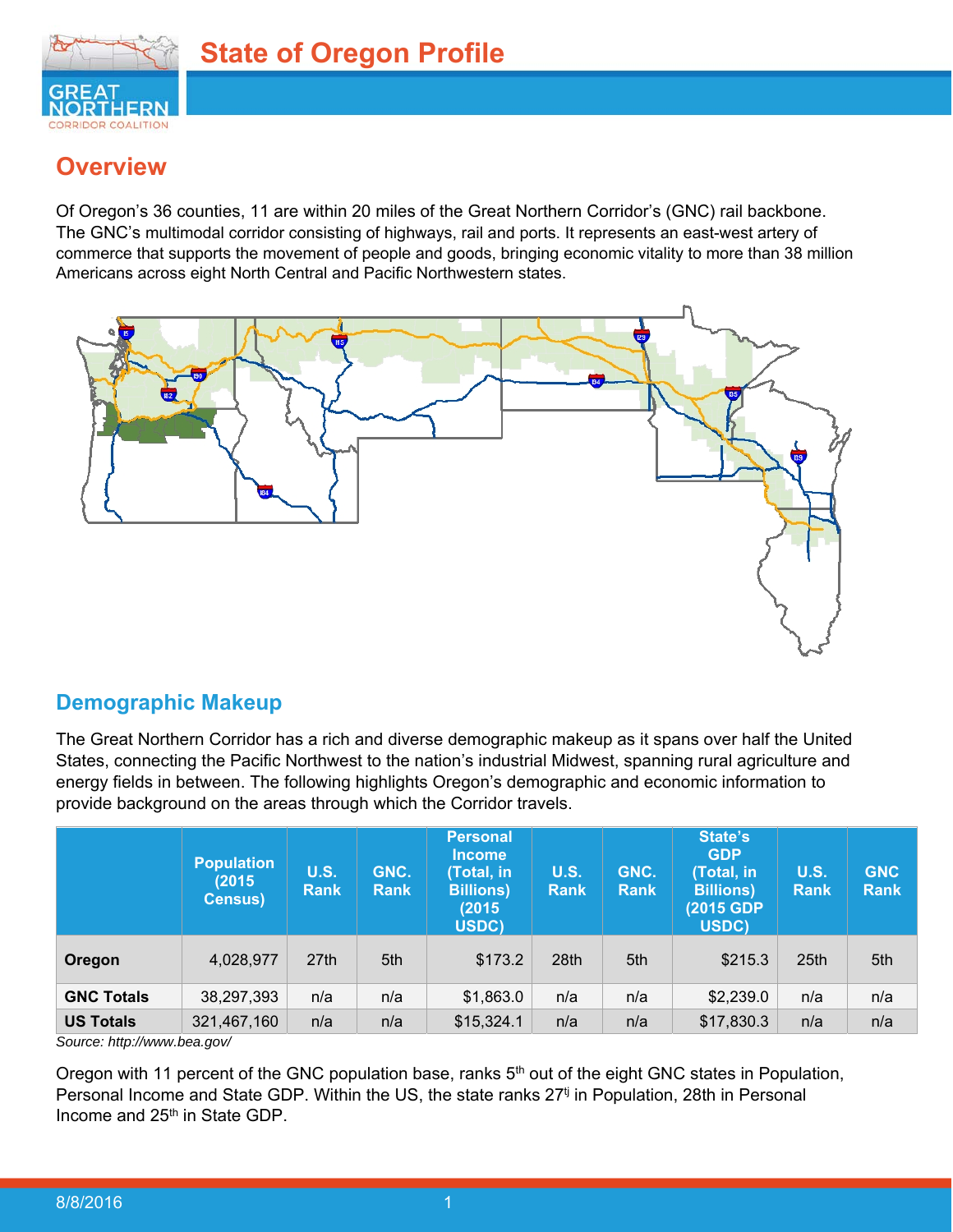



### **Oregon Coalition Members**

Currently, Oregon stakeholders are represented by the Oregon Department of Transportation and the Port of Portland. It is anticipated that this membership will grow as the Coalition expands its membership to MPO's, RTPO's, and other interested stakeholders along the corridor.

### **Canadian Relations with Oregon**

In 2015, Canada was Oregon's 2<sup>nd</sup> largest trading partner with China ranking 1<sup>st</sup>. Oregon's 2015 exports to Canada totaled \$2.6 billion. Canadian imports for the same year totaled \$2.7 billion.

### **Domestic Cargo Movement (2014)**



## **Truck flows**

#### **Port of Portland, OR Truck Routes and Departure Destinations**

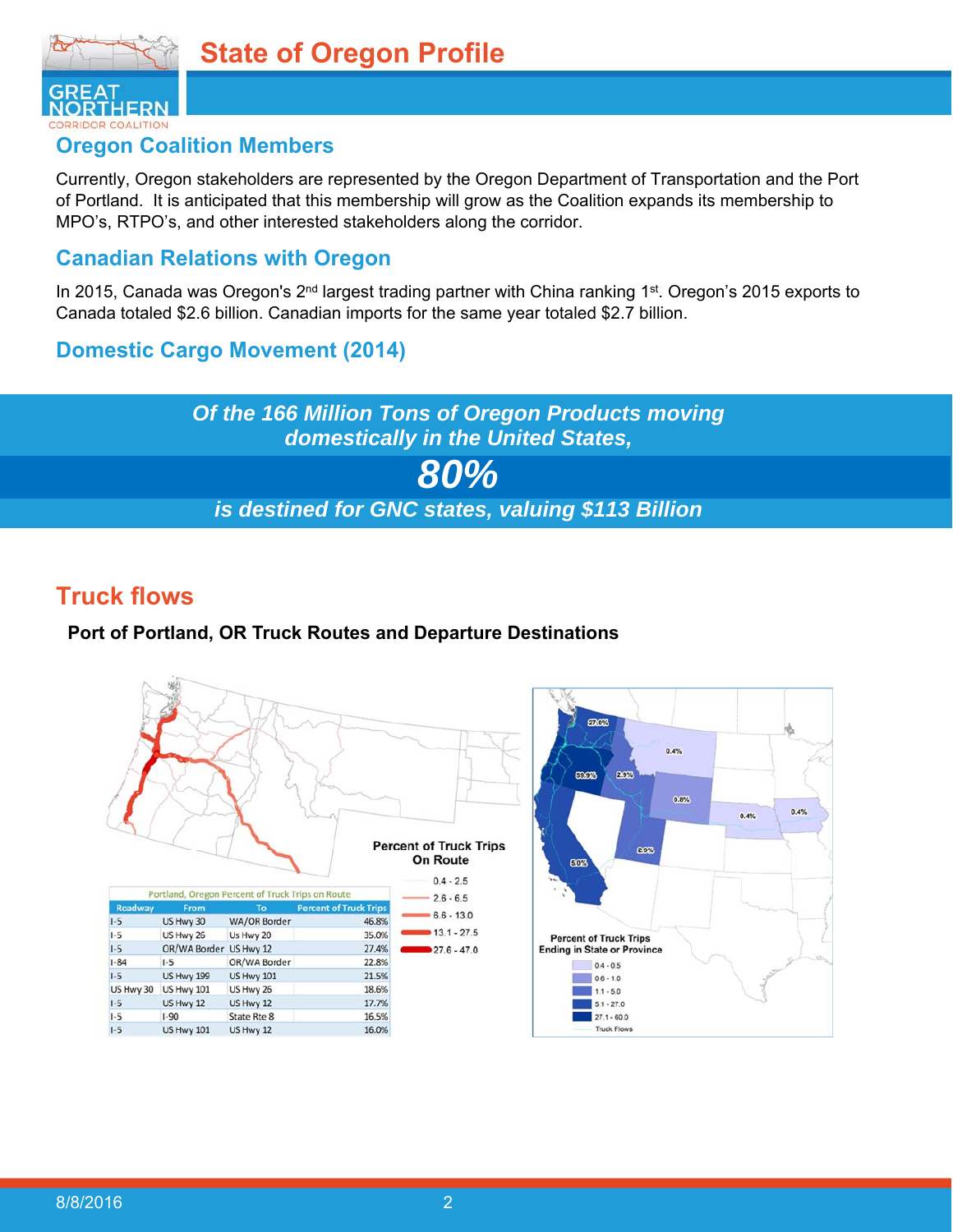

## **Portland International Air Cargo Truck Routes and Departure Destinations**



The two example intermodal facilities truck routes displayed above, demonstrate the significance contribution Oregon roadways have to the mobility of freight through the Corridor.

## **Freight Projects Supported by the GNCC in 2016**

Below is an Oregon project that the GNCC offered their support for the respective federal funding applications in 2016.

## **GNCC Support letters written for FASTLANE and TIGER FY16**

| <b>Project Name</b>                                           | <b>Sponsor</b>      | <b>Location</b>        | <b>Total</b><br><b>Project</b><br><b>Cost</b> | <b>FASTLANE</b><br><b>Request</b> | <b>TIGER</b><br><b>FY16</b><br><b>Request</b> | <b>Web Link</b>                                                                                                                                       |
|---------------------------------------------------------------|---------------------|------------------------|-----------------------------------------------|-----------------------------------|-----------------------------------------------|-------------------------------------------------------------------------------------------------------------------------------------------------------|
| Port of Portland<br><b>Marine Terminal</b><br>Jobs and Access | Port of<br>Portland | Portland,<br><b>OR</b> | \$19.8M                                       | \$7.3M                            | \$7.3M                                        | <b>FASTLANE:</b><br>http://www2.portofportland.co<br>m/Properties/fastlanegrant<br>TIGER:<br>http://www2.portofportland.co<br>m/Properties/tigergrant |